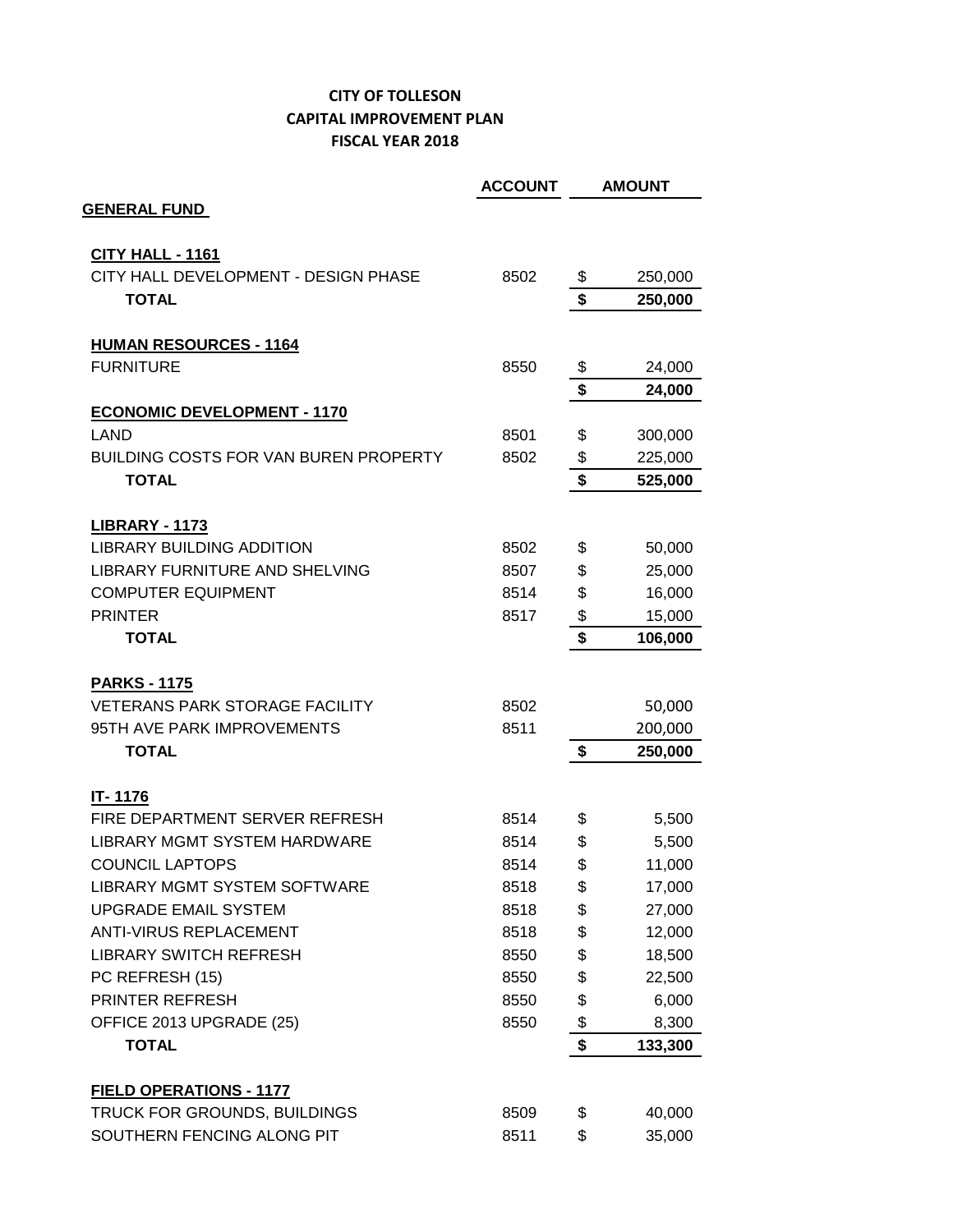| ALLEY ACCESS BARRIERS                  | 8511 | \$                                   | 150,000   |
|----------------------------------------|------|--------------------------------------|-----------|
| 91ST AVENUE EXPANSION PROJECT          | 8511 | \$                                   | 4,000,000 |
| <b>JANITORIAL EQUIPMENT</b>            | 8517 | \$                                   | 10,000    |
| AIR CONDITIONER REPLACEMENT            | 8517 | \$                                   | 25,000    |
| <b>TOTAL</b>                           |      | \$                                   | 4,260,000 |
|                                        |      |                                      |           |
| <b>COMM SERV / SENIOR CENTER-1178</b>  |      |                                      |           |
| BUS WITH WHEELCHAIR LIFT AND TIE DOWNS | 8509 | \$                                   | 60,000    |
| <b>TOTAL</b>                           |      | \$                                   | 60,000    |
| <b>BOYS / GIRLS CLUB - 1179</b>        |      |                                      |           |
| <b>CLASSROOM REMODEL</b>               | 8502 | \$                                   | 25,000    |
| <b>GYMNASIUM CURTAIN</b>               | 8502 | \$                                   | 12,000    |
| <b>TOTAL</b>                           |      | \$                                   | 37,000    |
|                                        |      |                                      |           |
| <b>TOTAL GENERAL FUND</b>              |      | \$                                   | 5,645,300 |
|                                        |      |                                      |           |
|                                        |      |                                      |           |
| <b>SPECIAL REVENUE FUNDS</b>           |      |                                      |           |
| <b>STREETS - 2270</b>                  |      |                                      |           |
| <b>BUS STOP IMPROVEMENTS</b>           | 8517 |                                      | 50,000    |
| <b>SIGN MAKING MACHINE</b>             | 8517 | \$                                   | 30,000    |
| <b>TOTAL</b>                           |      | $\overline{\boldsymbol{\mathsf{s}}}$ | 80,000    |
|                                        |      |                                      |           |
| <b>LIBRARY OTHER GRANT - 2467</b>      |      |                                      |           |
| <b>LIBRARY EXPANSION</b>               | 8502 | \$                                   | 20,000    |
| <b>TOTAL</b>                           |      | \$                                   | 20,000    |
| <b>PUBLIC SAFETY FIRE - 2610</b>       |      |                                      |           |
| <b>LADDER TENDER</b>                   | 8509 | \$                                   | 500,000   |
| <b>FIREFIGHTING EQUIPMENT</b>          | 8516 | \$                                   | 20,000    |
| <b>SCBA</b>                            | 8516 | \$                                   | 83,000    |
| <b>CARDIAC MONITOR</b>                 | 8517 | \$                                   | 30,000    |
| <b>FITNESS EQUIPMENT</b>               | 8550 | \$                                   | 12,000    |
| <b>STATION FURNITURE</b>               | 8550 | \$                                   | 10,000    |
| <b>STATION APPLIANCES</b>              | 8550 | \$                                   | 5,000     |
| <b>COMPUTER</b>                        | 8550 | \$                                   | 2,500     |
| <b>TOTAL</b>                           |      | \$                                   | 662,500   |
|                                        |      |                                      |           |
| <b>PUBLIC SAFETY POLICE - 2611</b>     |      |                                      |           |
| <b>ADMIN REMODEL</b>                   | 8502 | \$                                   | 60,000    |
| <b>TOWER EXTENSION</b>                 | 8502 | \$                                   | 75,000    |
| <b>ADMIN VEHICLE</b>                   | 8509 | \$                                   | 40,000    |
| <b>PATROL VEHICLES</b>                 | 8509 | \$                                   | 125,000   |
| CELL PHONE ANALYTICAL SOFTWARE         | 8514 | \$                                   | 6,000     |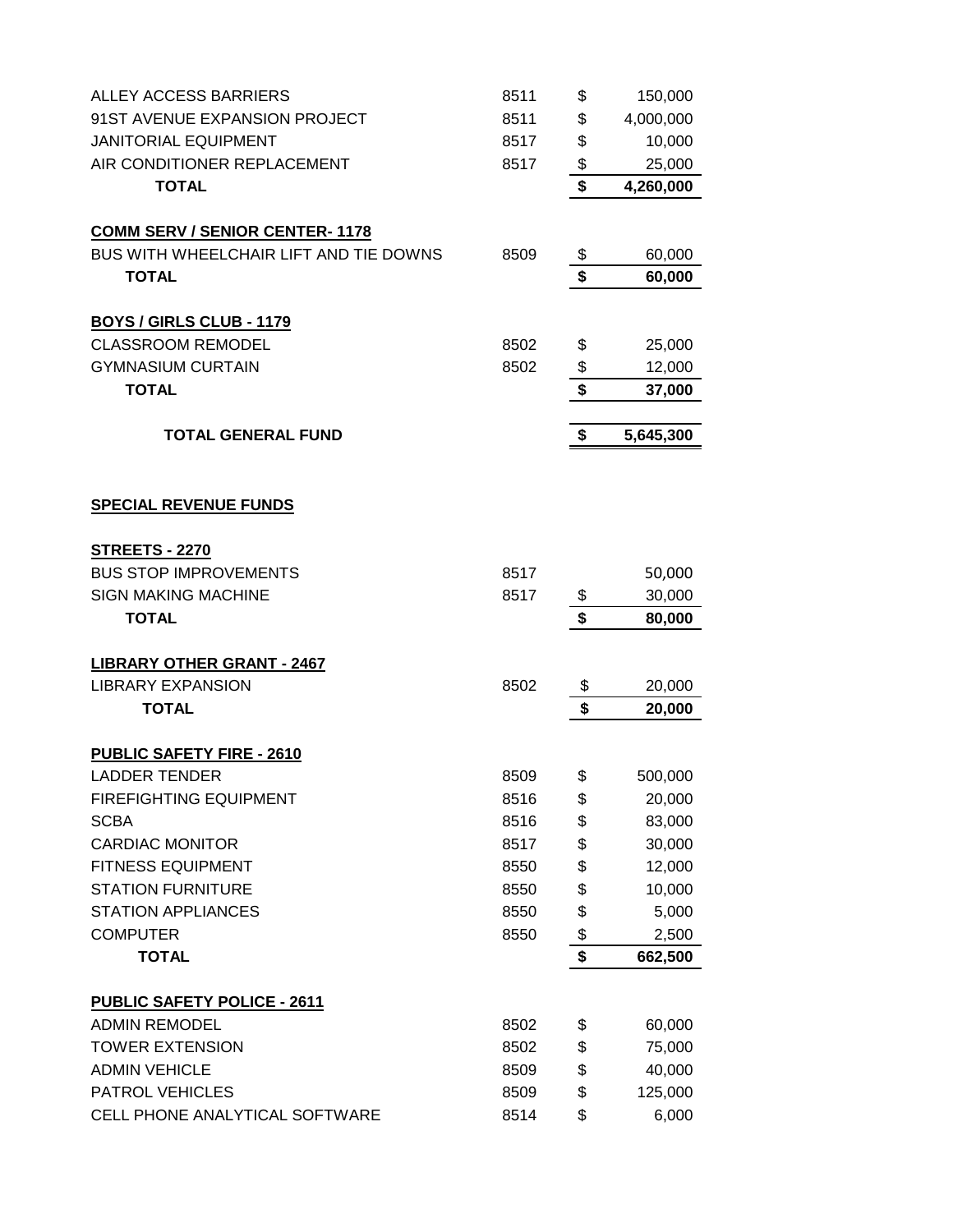| <b>SYSTEMS UPDATE</b>                       | 8514 | \$<br>25,000    |
|---------------------------------------------|------|-----------------|
| <b>DIGITAL TICKET WRITING</b>               | 8514 | \$<br>50,000    |
| SPILLMAN MODULE (NIBRS)                     | 8514 | \$<br>25,000    |
| <b>DISPATCH TESTING SOFTWARE</b>            | 8514 | \$<br>6,000     |
| ANIMAL CONTROL RETRO                        | 8517 | \$<br>36,000    |
| <b>WEAPONS REPLACEMENT</b>                  | 8550 | \$<br>16,000    |
| <b>TABLETS</b>                              | 8550 | \$<br>10,000    |
| <b>BALLASTIC SHIELD &amp; TACTICAL GEAR</b> | 8550 | \$<br>15,000    |
| <b>BALLISTIC VESTS (6 PER YEAR)</b>         | 8550 | \$<br>7,200     |
| <b>DISPLAY BACK DROP</b>                    | 8550 | \$<br>5,000     |
| <b>TOTAL</b>                                |      | \$<br>501,200   |
| <b>TOTAL SPECIAL REVENUE FUNDS</b>          |      | \$<br>1,263,700 |
| <b>CAPITAL PROJECT FUNDS</b>                |      |                 |
| <b>CONSTRUCTION - 3510</b>                  |      |                 |
| <b>CORROSION IMPROVEMENT PROJECT</b>        | 8521 | \$<br>275,000   |
| <b>HYDROGRITTER (GRIT REMOVAL)</b>          | 8521 | 158,090         |
| <b>CEMENT DRYING BEDS</b>                   | 8521 | 100,000         |
| CHAIN, FLITES, PRI SED TANKS                | 8521 | 147,000         |
| MLPS/HEADWORKS REDESIGN PROJECT             | 8521 | 9,300           |
| ROAD IMPROVEMENT PROJECT                    | 8521 | 122,815         |
| <b>SCADA SYS - SECURITY CAMERA</b>          | 8521 | 89,150          |
| <b>SCADA SYS - CONDUIT/WIRING</b>           | 8521 | 57,056          |
| PLANT 3W WATER PUMP REBUILD                 | 8521 | 8,463           |
| <b>NCS CAP IMPRV PRJCTS</b>                 | 8521 | 1,692,257       |
| <b>NCS CAP IMPRV PRJCT ENG SERVICES</b>     | 8521 | 176,955         |
| <b>TOTAL</b>                                |      | 2,836,086       |
|                                             |      |                 |
| <b>TOTAL CAPITAL PROJECT FUNDS</b>          |      | \$<br>2,836,086 |
| <b>ENTERPRISE FUNDS</b>                     |      |                 |
| <b>WATER - 6170</b>                         |      |                 |
| <b>JOC FIX 7 QUICK REPAIRS</b>              | 8503 | \$<br>130,000   |
| <b>WELL 7 STORAGE TANK REPAIR</b>           | 8503 | \$<br>1,900,000 |
| PUMPS/MOTOR                                 | 8510 | \$<br>40,000    |
| COMMERCIAL RESIDENTIAL WATER METERS         | 8550 | \$<br>70,000    |
| <b>RESURFACE PARKING LOT</b>                | 8550 | \$<br>100,000   |
| <b>TOTAL</b>                                |      | \$<br>2,240,000 |
| <b>WASTE WATER TREATMENT- 6370</b>          |      |                 |
| FINAL CLARIFIER REBUILD/UPGRADES            | 8506 | \$<br>425,000   |
| POLYMER MIXING UNIT                         | 8506 | \$<br>15,000    |
| SUBMERSIBLE FLYGT PUMPS                     | 8506 | \$<br>15,000    |